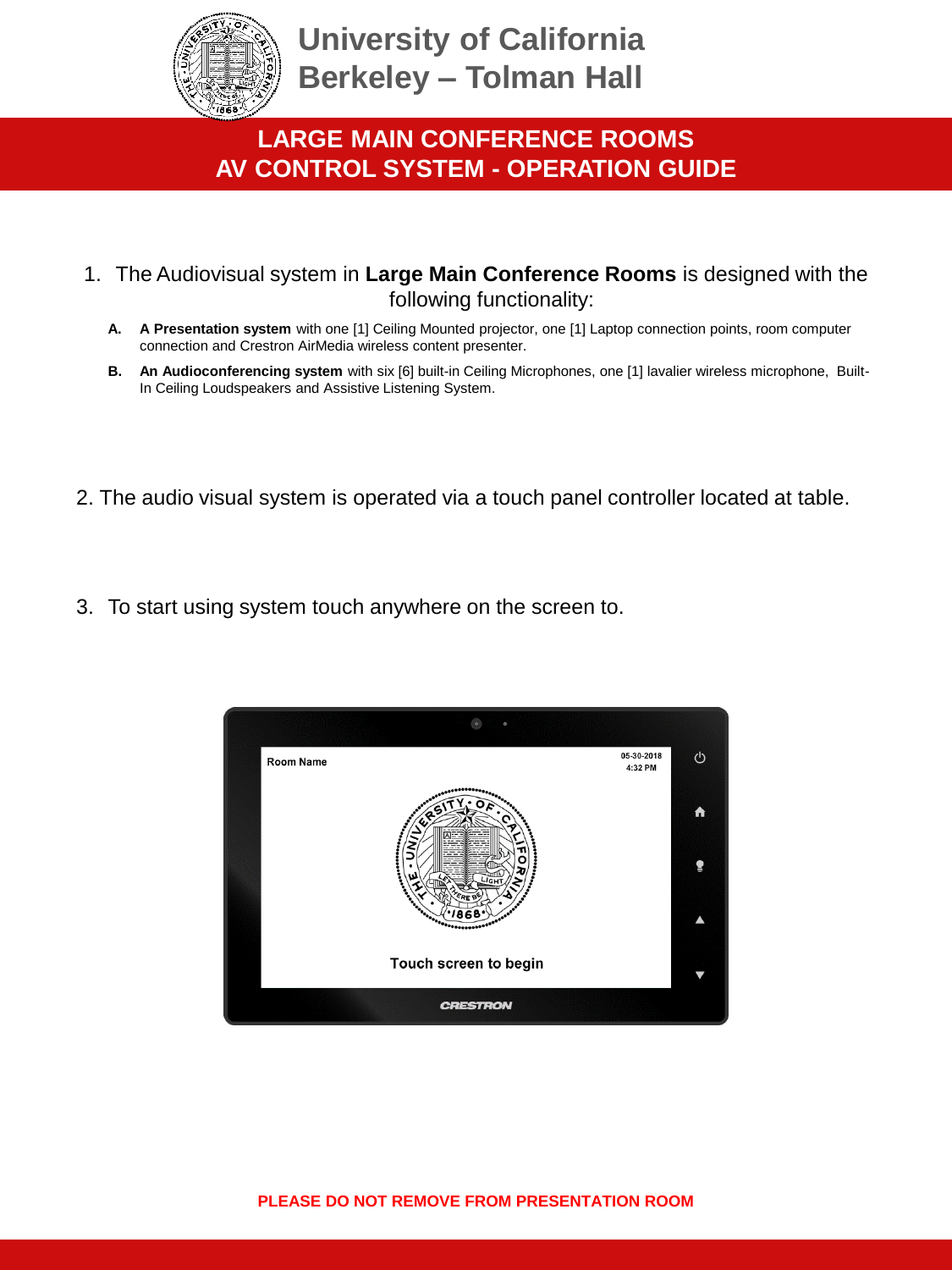

### **LARGE MAIN CONFERENCE ROOMS AV CONTROL SYSTEM - OPERATION GUIDE**

No matter where you are on the touch panel, there are certain items that will always remain in the same location.

#### **1. TOOLBAR**

The Toolbar will always appear along the bottom of the touch panel. The Toolbar contains the System Power button and Audio Control buttons. It also contains a Settings button for Advanced Controls

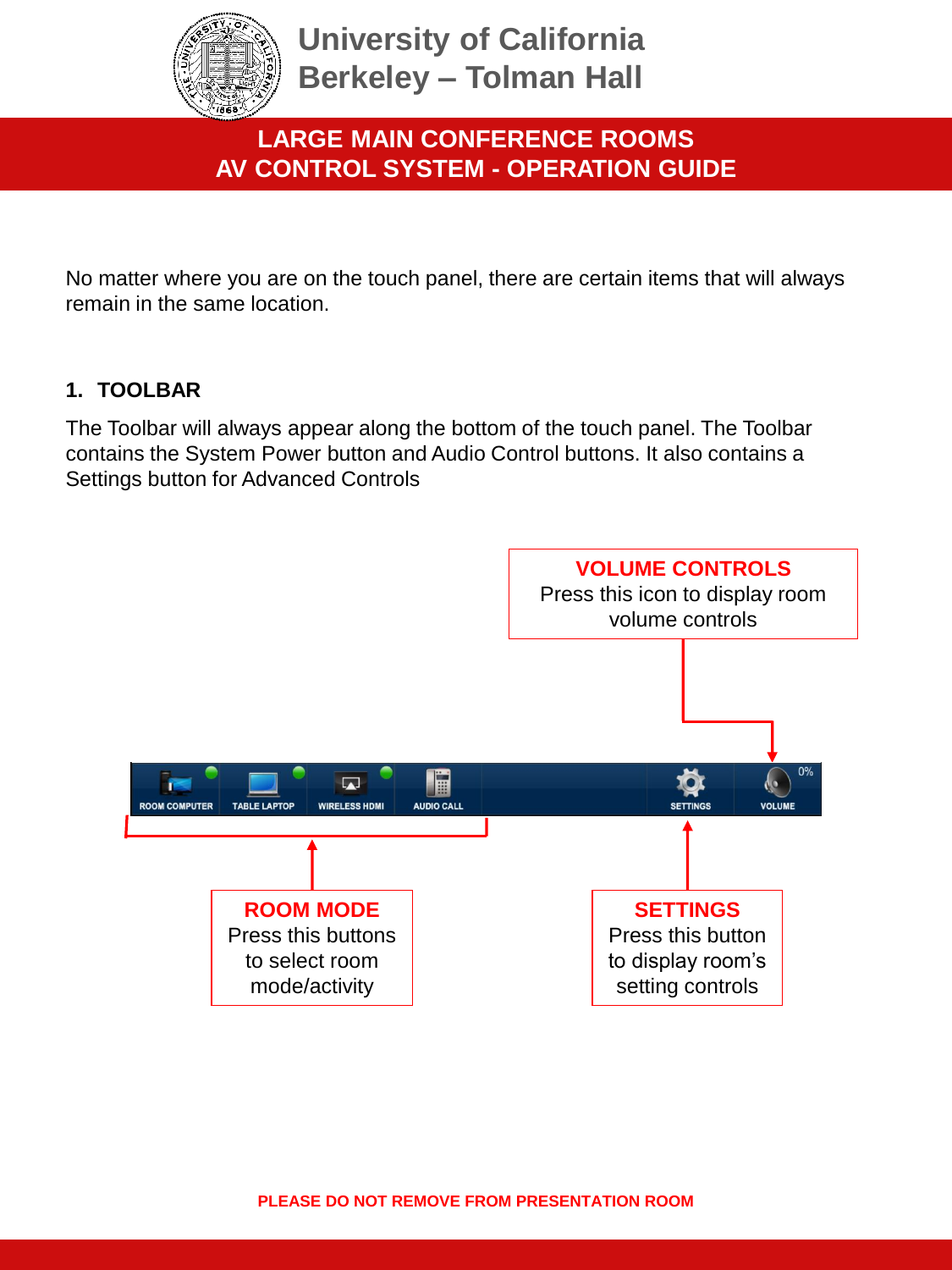

### **LARGE MAIN CONFERENCE ROOMS AV CONTROL SYSTEM - OPERATION GUIDE**

#### **2. SIDE BUTTONS**

The touch controller has side buttons that are used to control audio video system

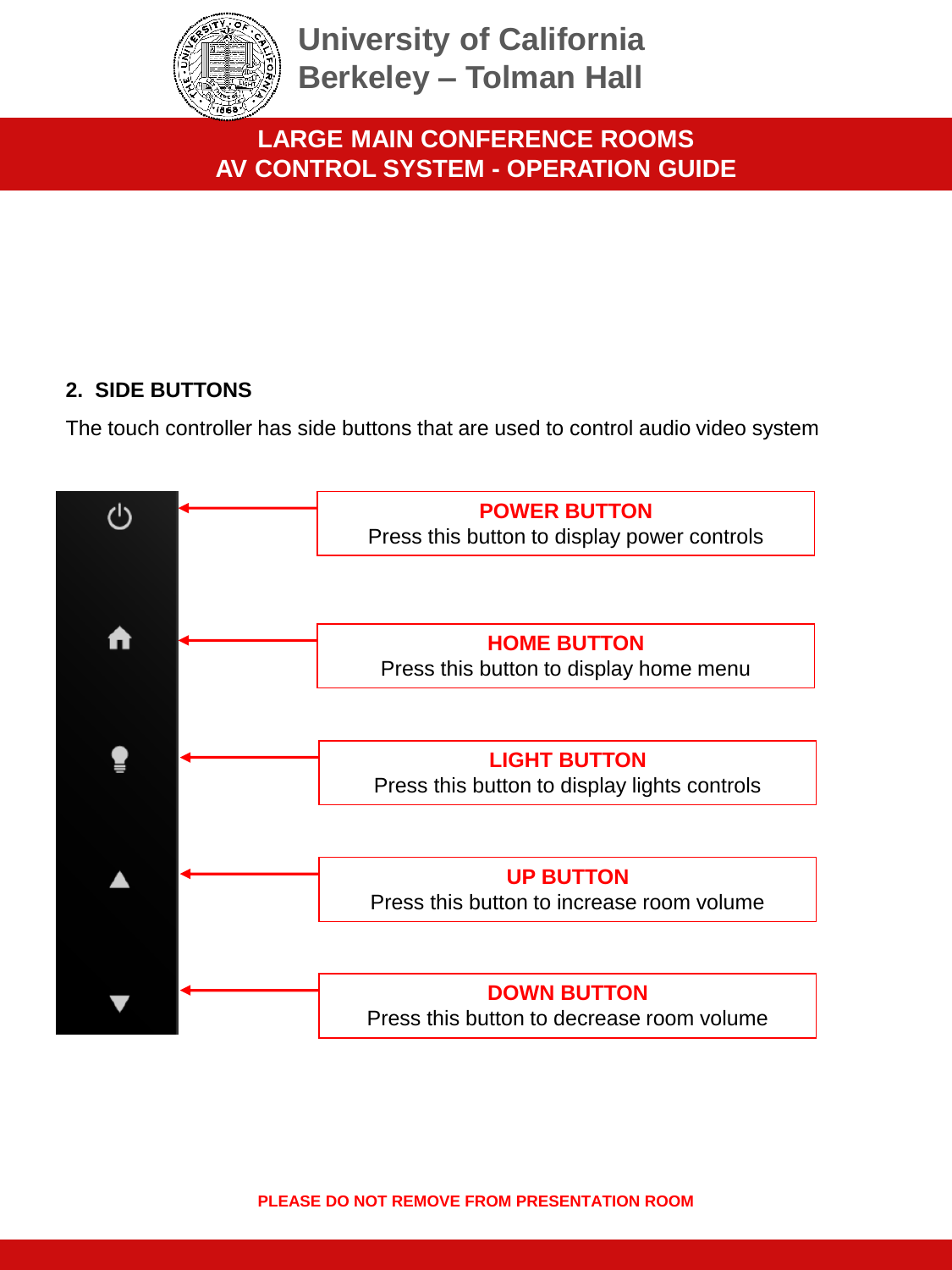

**LARGE MAIN CONFERENCE ROOMS AV CONTROL SYSTEM - OPERATION GUIDE**

# **ROOM VOLUME CONTROLS**

|                                                                     | $\bullet$<br>٠                     |                                                         |  |  |  |  |  |
|---------------------------------------------------------------------|------------------------------------|---------------------------------------------------------|--|--|--|--|--|
| Berkelev<br>UNIVERSITY OF CALIFORNIA                                | <b>Room Name</b><br>Projector: Off | 05-30-18<br>↺<br>2<br>Heip<br>5:11 PM                   |  |  |  |  |  |
| <b>VOLUME CONTROLS</b><br><b>WIRELESS MIC</b>                       | ROOM VOLUME                        | A                                                       |  |  |  |  |  |
|                                                                     |                                    | Չ                                                       |  |  |  |  |  |
|                                                                     |                                    |                                                         |  |  |  |  |  |
| <b>ROOM COMPUTER</b><br><b>TABLE LAPTOP</b><br><b>WIRELESS HDMI</b> | Ē<br><b>AUDIO CALL</b>             | 64%<br>$\mathbf{r}$<br><b>VOLUME</b><br><b>SETTINGS</b> |  |  |  |  |  |
| <b>CRESTRON</b>                                                     |                                    |                                                         |  |  |  |  |  |



1. Press the, **inclume** icon from the bottom of the

screen to display volume controls.

2. Press up/down/mute icons to adjust room or wireless microphone volume levels.

controls page.



3. Press the,  $\mathbb{R}$  icon to close volume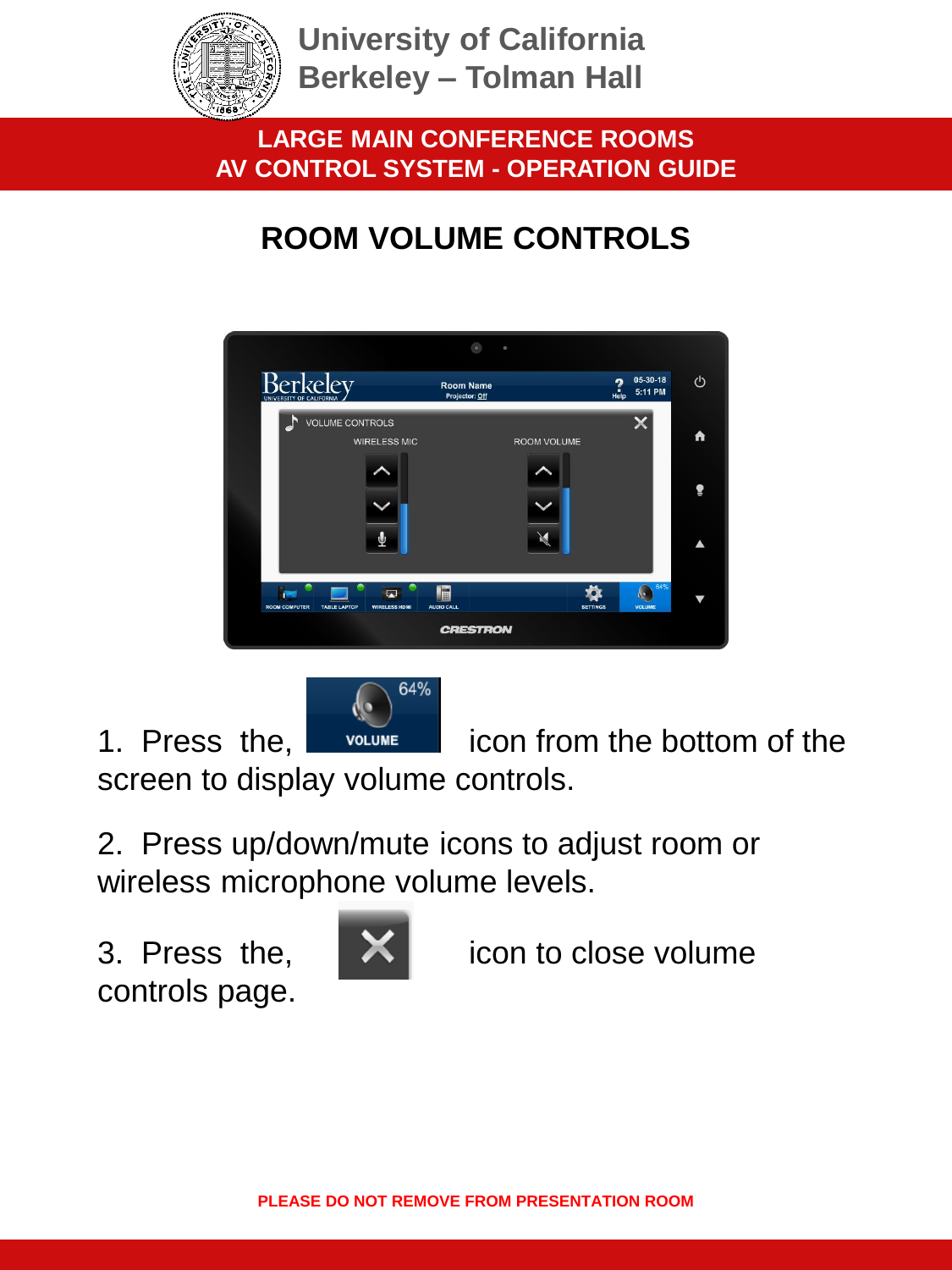

### **LARGE MAIN CONFERENCE ROOMS AV CONTROL SYSTEM - OPERATION GUIDE**

# **ROOM SETTINGS**





- 2. Press on/off icons to control power of the display.
- 3. Press up/down buttons to lower or raise screen.



4. Press the,  $\frac{1}{\sqrt{2}}$  icon once again to close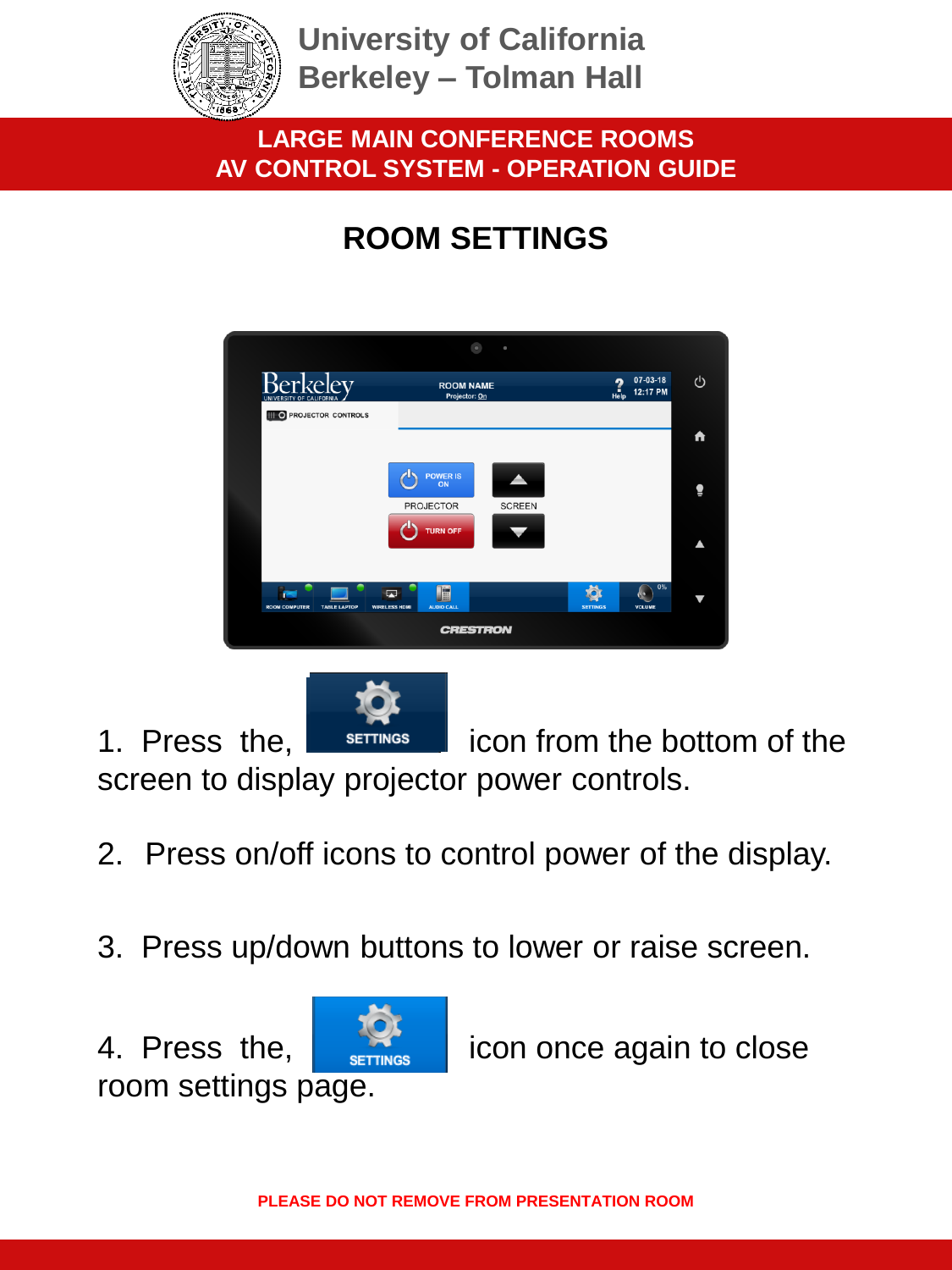

### **LARGE MAIN CONFERENCE ROOMS AV CONTROL SYSTEM - OPERATION GUIDE**

## **ROOM SHUTDOWN**



1. Press the, **button** on side of the touch controller to display shutdown page.

page.



2. Press the, **X** icon to close shutdown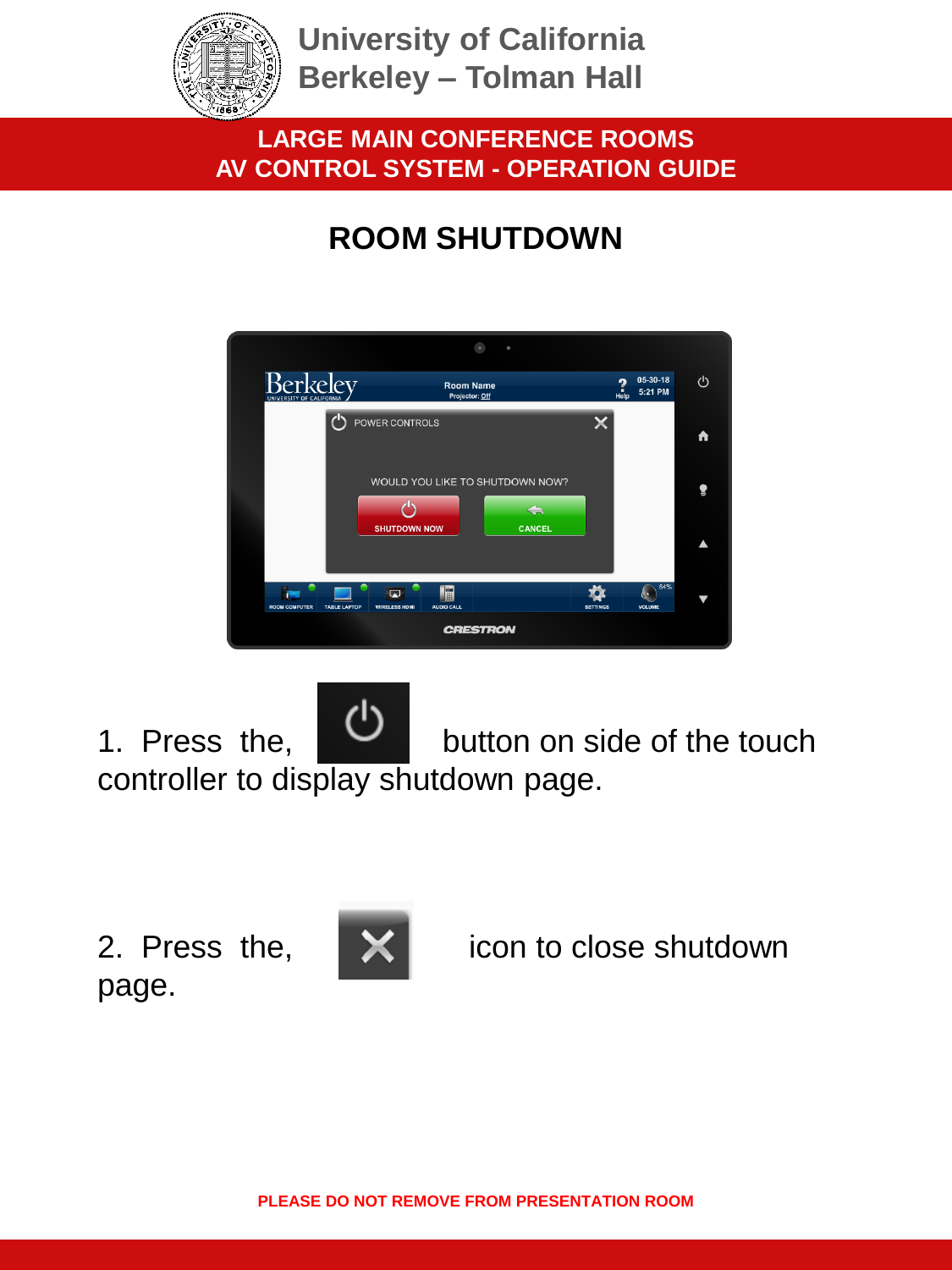

### **LARGE MAIN CONFERENCE ROOMS AV CONTROL SYSTEM - OPERATION GUIDE**

# **HOME MENU**



1. Press the, **button** on side of the touch controller to display home menu page.



### 2. Select the room mode you wish to engage.

(same modes always available at toolbar in left bottom part of the screen)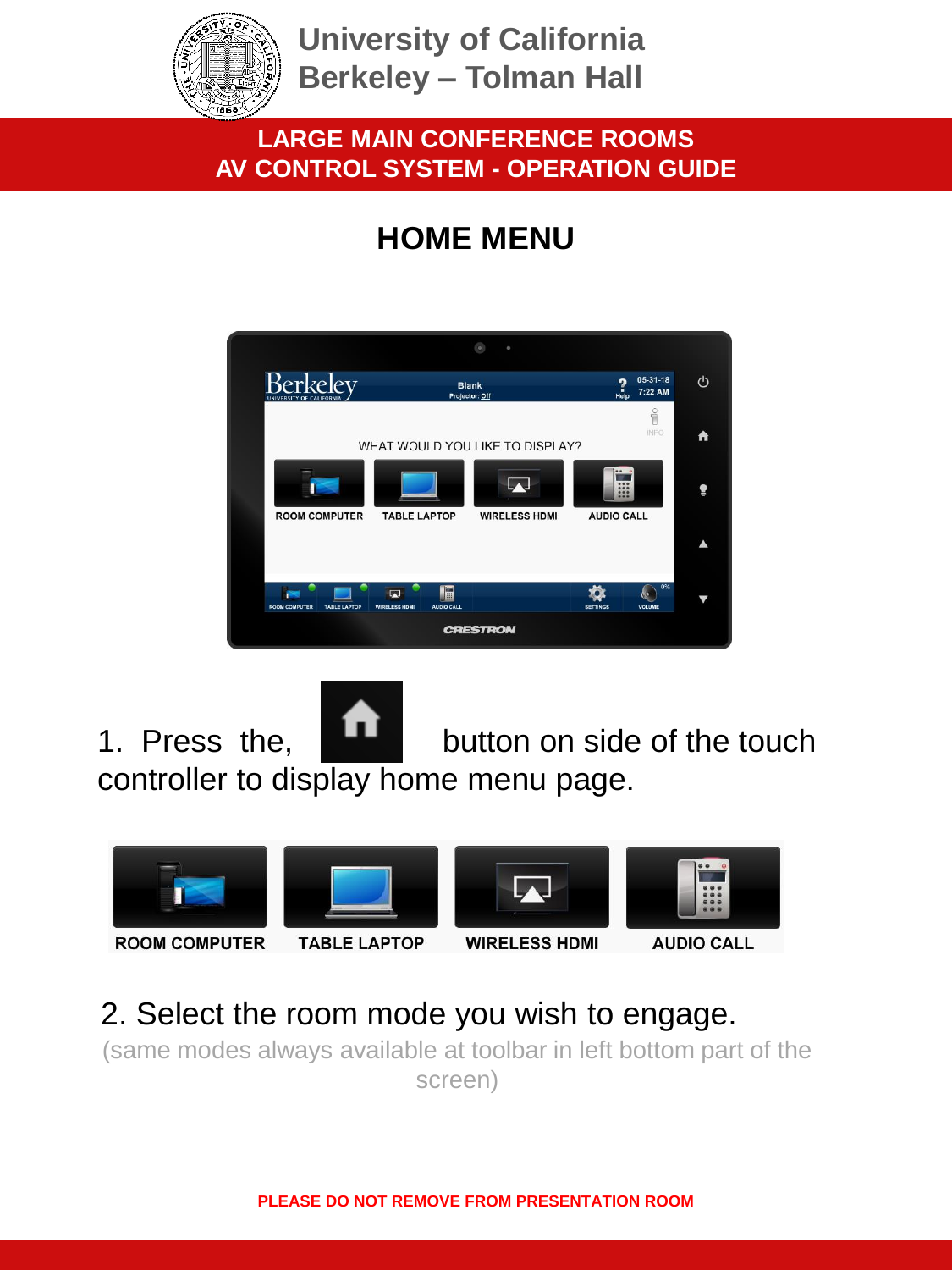

### **LARGE MAIN CONFERENCE ROOMS AV CONTROL SYSTEM - OPERATION GUIDE**

# **LIGHTING CONTROL**

|                                             |                                                  | $\bullet$                      | $\circ$         |                                              |    |
|---------------------------------------------|--------------------------------------------------|--------------------------------|-----------------|----------------------------------------------|----|
| <b>Berkelev</b><br>UNIVERSITY OF CALIFORNIA |                                                  | <b>Blank</b><br>Projector: Off |                 | 05-31-18<br>$\frac{2}{\text{He}}$<br>7:30 AM | U  |
|                                             | <b>LIGHT CONTROLS</b>                            |                                |                 |                                              | A  |
|                                             |                                                  | Ð<br>Preset 1<br>Preset 2      |                 |                                              |    |
|                                             |                                                  | Preset 3                       |                 |                                              | Չ  |
|                                             |                                                  | Preset 4<br>Preset 5           |                 |                                              | ▲  |
|                                             |                                                  |                                |                 |                                              | 0% |
| <b>ROOM COMPUTER</b>                        | 闁<br><b>WIRELESS HDMI</b><br><b>TABLE LAPTOP</b> | E<br>AUDIO CALL                | <b>SETTINGS</b> | ķ.<br>VOLUME                                 | ₩  |
|                                             |                                                  | <b>CRESTRON</b>                |                 |                                              |    |

1. Press the,  $\frac{1}{2}$  button on side of the touch controller to display lighting control page.

2. Select desired lighting preset.

controls page.



3. Press the,  $\left\lfloor \bigwedge \right\rfloor$  icon to close lighting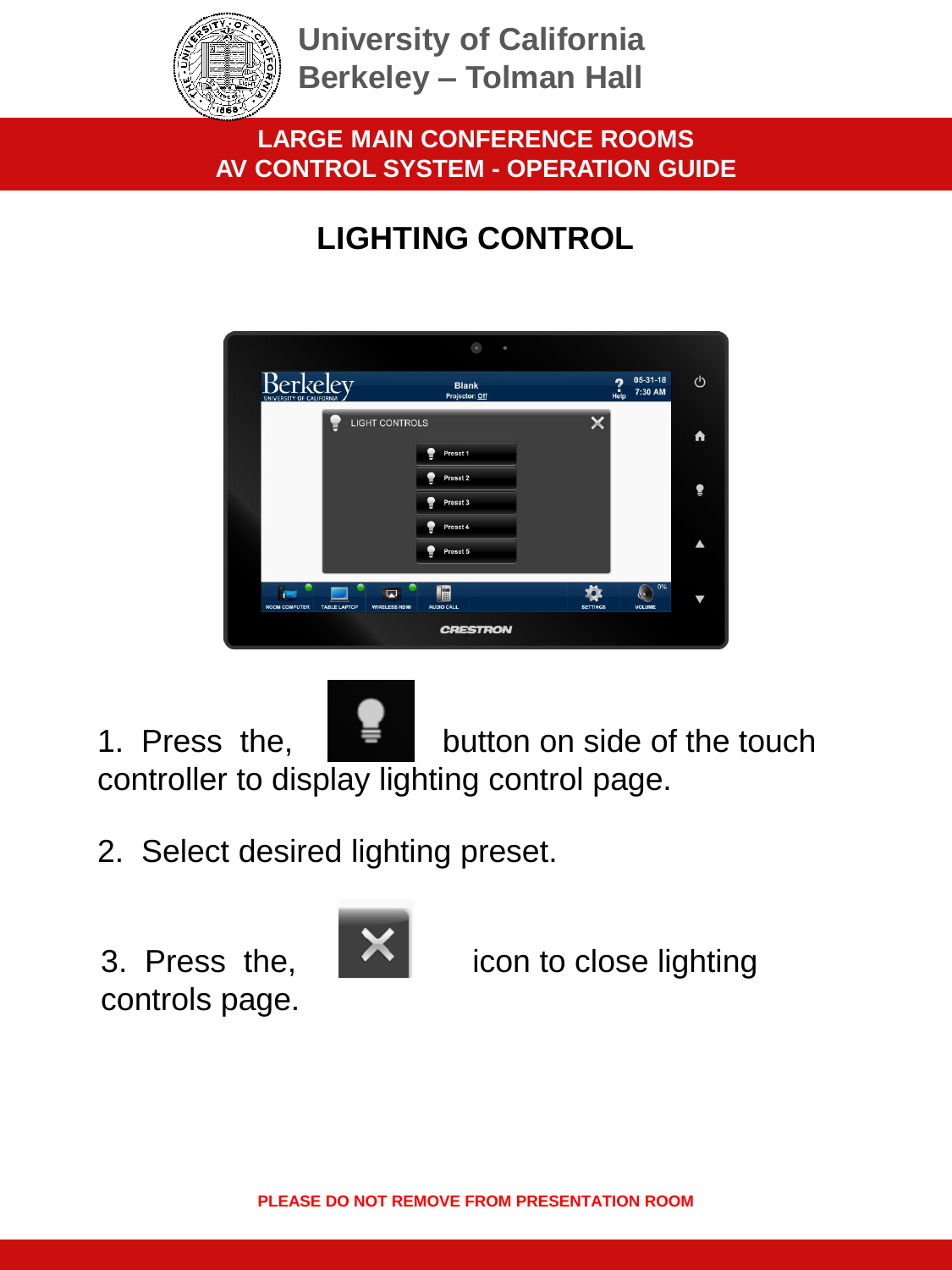

**LARGE MAIN CONFERENCE ROOMS AV CONTROL SYSTEM - OPERATION GUIDE**

# **PRESENT ROOM COMPUTER**



1. Press "ROOM COMPUTER" icon from home menu or toolbar to display room computer on the projection screen.

(Touch controller will display page above)

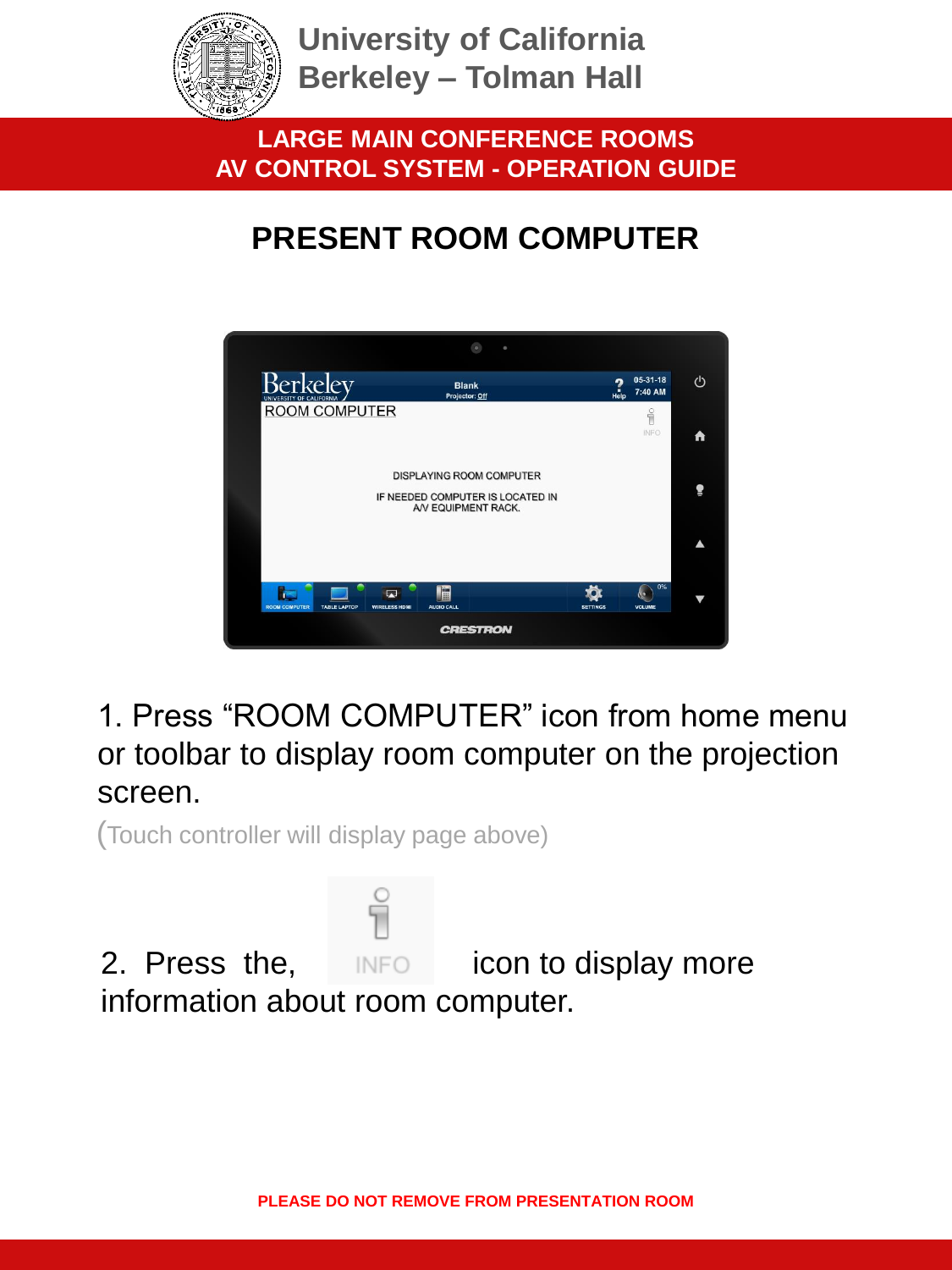

**LARGE MAIN CONFERENCE ROOMS AV CONTROL SYSTEM - OPERATION GUIDE**

# **PRESENT TABLE LAPTOP CONNECTION**



1. Press "TABLE LAPTOP" icon from home menu or toolbar to display table laptop connection on the projection screen.

(Touch controller will display page above)

2. Connect your device to HDMI, Display Port or VGA cable at table.

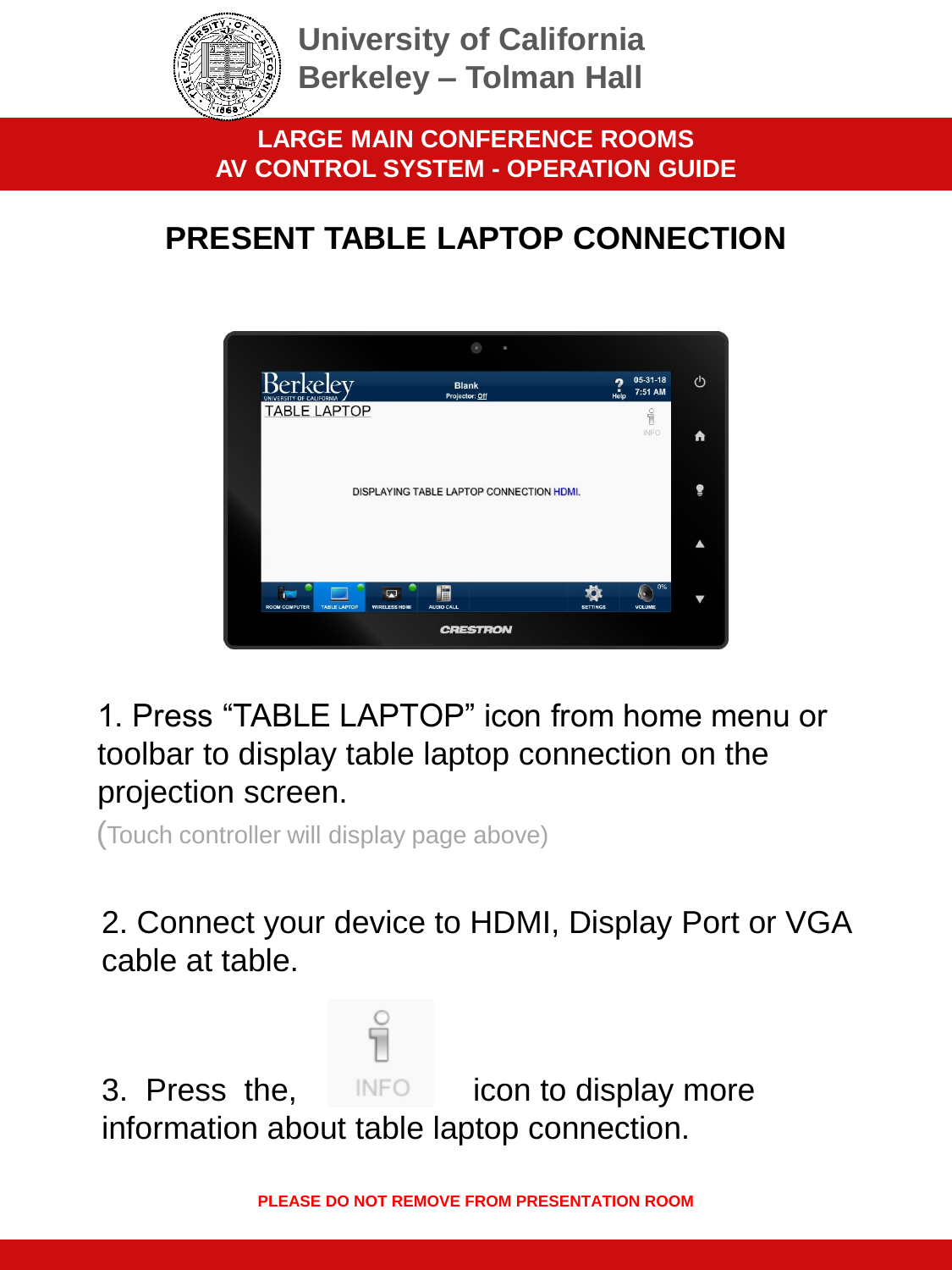

**LARGE MAIN CONFERENCE ROOMS AV CONTROL SYSTEM - OPERATION GUIDE**

## **PRESENT USING WIRELSESS HDMI PRESENTER**



1. Press "WIRELESS HDMI" icon from home menu or toolbar to display content from your device using wireless HDMI presenter on the projection screen.

(Touch controller will display page above)

2.Follow step-by-step instruction on projection screen to display content from your device on the projection screen.

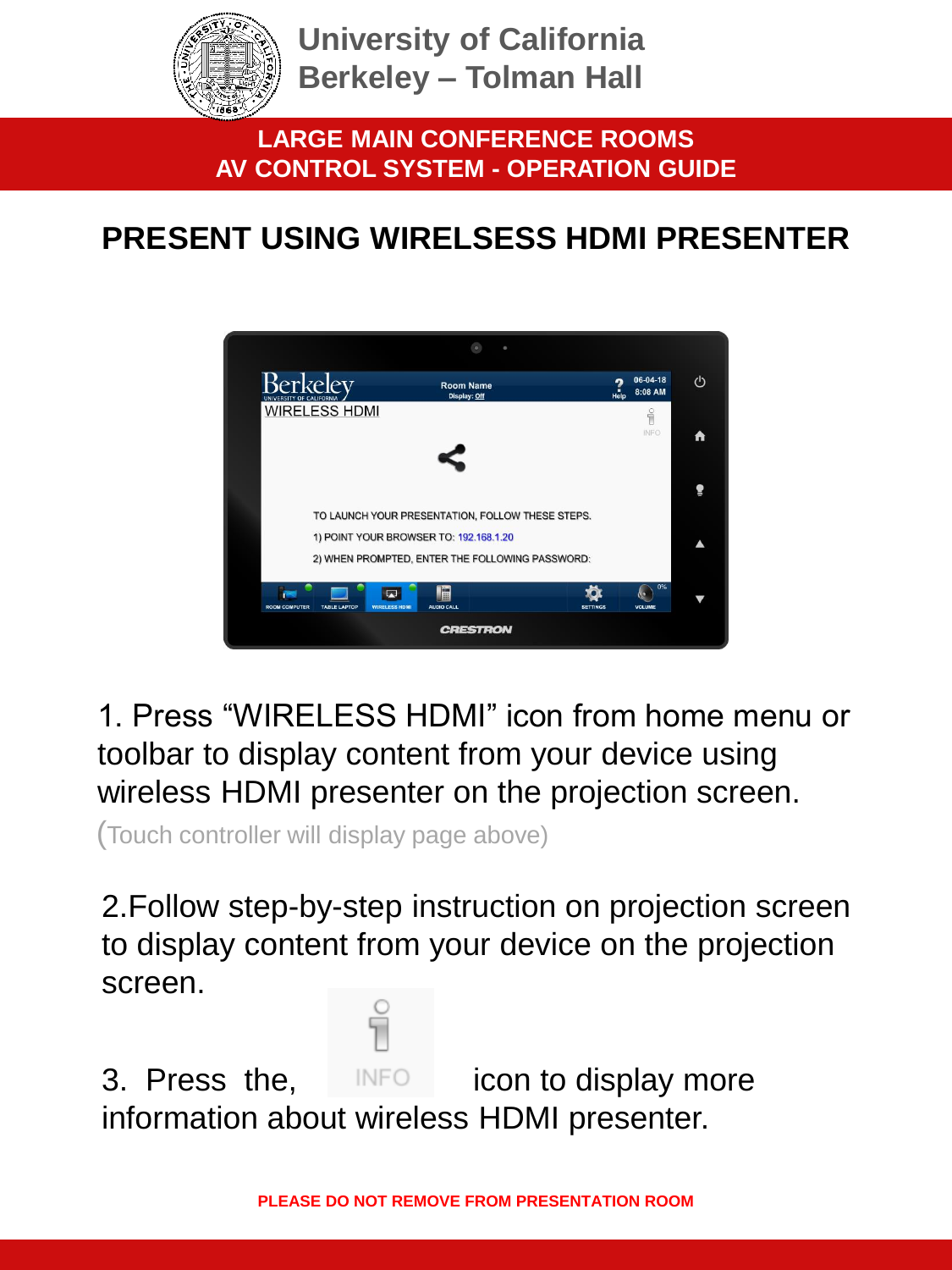

### **LARGE MAIN CONFERENCE ROOMS AV CONTROL SYSTEM - OPERATION GUIDE**

# **MAKE AN AUDIO CALL**



1. Press "AUDIO CALL" icon from home menu or toolbar to make an audio call using built in speakers and microphones.

(Touch controller will display page above)

2. Using keypad icons enter a number you wish to dial and press dial icon to make call

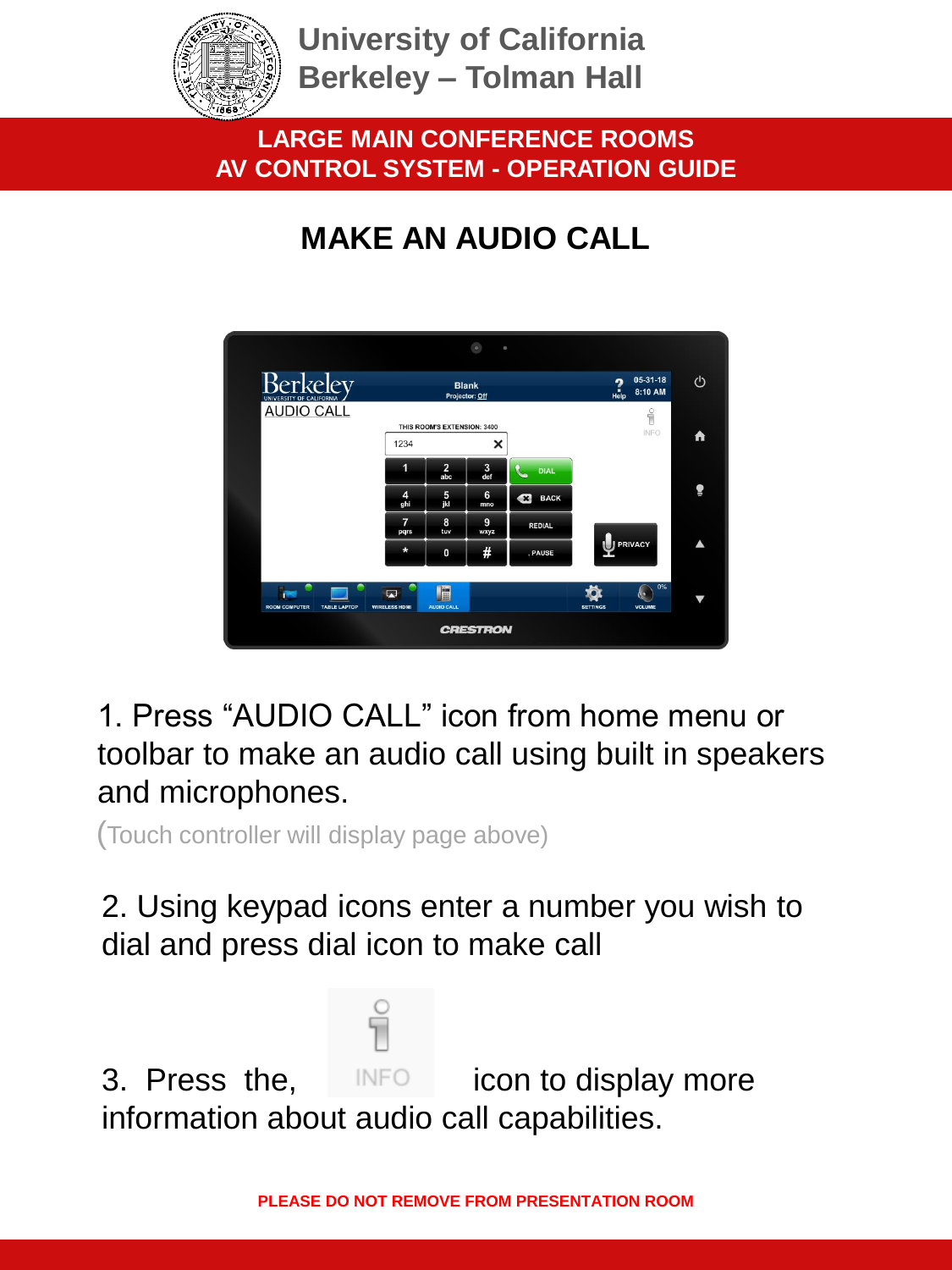

**LARGE MAIN CONFERENCE ROOMS AV CONTROL SYSTEM - OPERATION GUIDE**

# **VIDEO CALL - ROOM COMPUTER**



1. Press "ROOM COMPUTER" icon from home menu or toolbar to display room computer on the projection screen.

(Touch controller will display page above)

### 2. Start video conference session using your conferencing software (e.g. Zoom, Bluejeans, etc.)

3. Once connected, far end participants will hear you through the ceiling microphones and far end participants will be heard through the room speakers.